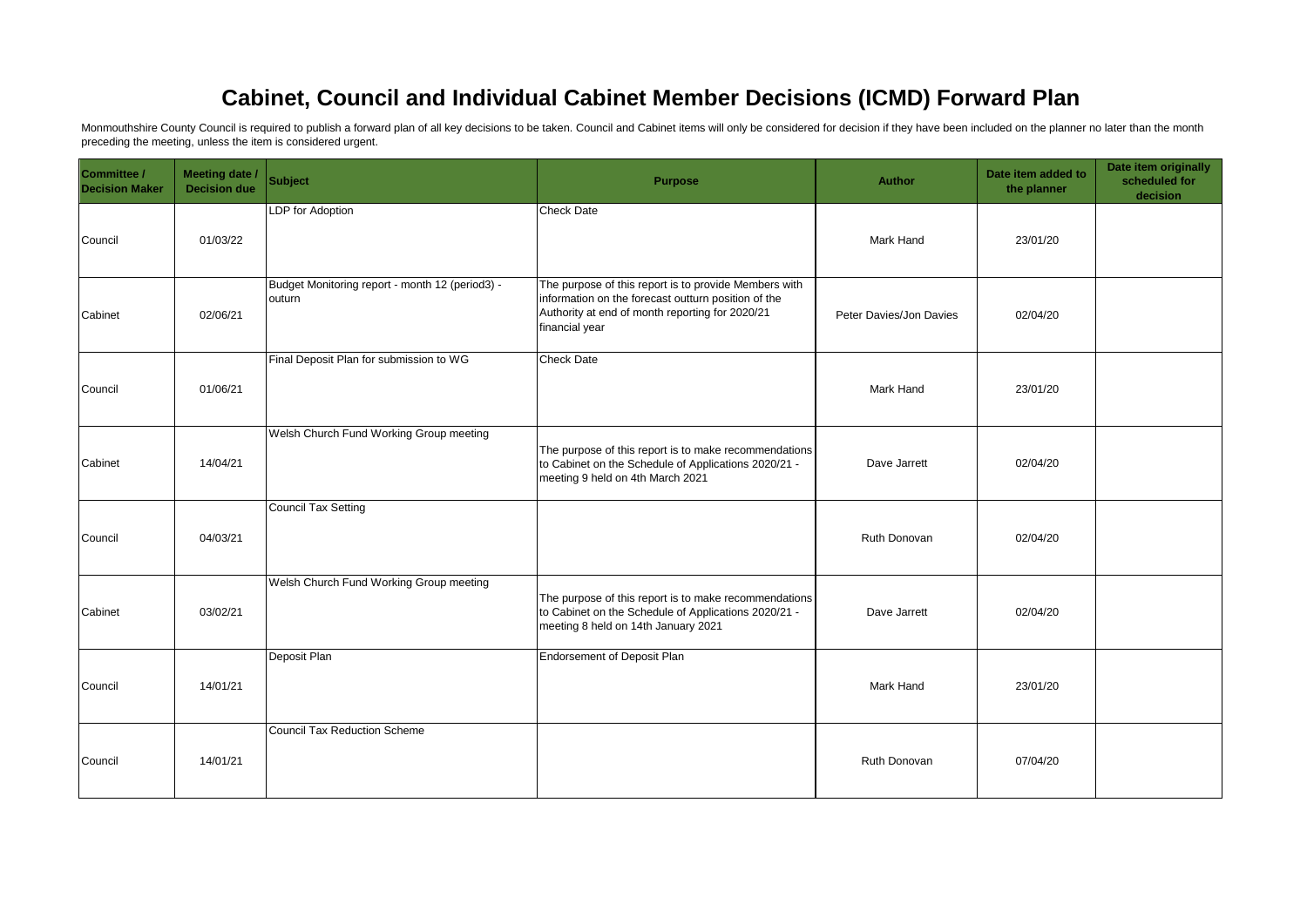| Cabinet     | 16/12/20 | Welsh Church Fund Working Group meeting                                        | The purpose of this report is to make recommendations<br>to Cabinet on the Schedule of Applications 2020/21 -<br>meeting 7 held on 3rd December 2020                                                      | Dave Jarrett            | 02/04/20 |  |
|-------------|----------|--------------------------------------------------------------------------------|-----------------------------------------------------------------------------------------------------------------------------------------------------------------------------------------------------------|-------------------------|----------|--|
| <b>IMCD</b> | 09/12/20 | Council Tax base and associated matters                                        | To agree the Council Tax Base figure for submission to<br>the Welsh Government, together with the collection<br>rate to be applied for 2021/22 and to make other<br>necessary related statutory decisions | Ruth Donovan            | 02/04/20 |  |
| Cabinet     | 02/12/20 | Social Justice Strategy Update                                                 |                                                                                                                                                                                                           | Cath Fallon             | 17/09/20 |  |
| Cabinet     | 02/12/20 | Budget Monitoring Report - month 7 (period 2)                                  | The purpose of this report is to provide Members with<br>information on the forecast outturn position of the<br>Authority at end of month reporting for 2020/21<br>financial year.                        | Peter Davies/Jon Davies | 02/04/20 |  |
| Cabinet     | 04/11/20 | Revenue and Capital Monitoring 2020/21 Forecast<br>Outturn Statement - Month 5 |                                                                                                                                                                                                           | <b>Peter Davies</b>     | 16/09/20 |  |
| Cabinet     | 04/11/20 | Public Service Ombudsman's annual letter                                       | To provide Cabinet with a copy of the Public Service<br>Ombudsman's annual letter to inform understanding of<br>the council's performance in handling complaints                                          | Matt Gatehouse          | 09/09/20 |  |
| Cabinet     | 04/11/20 | Local Housing Market Assessment Update                                         |                                                                                                                                                                                                           | Mark Hand               | 04/11/20 |  |
| Cabinet     | 04/11/20 | Welsh Church Fund working group                                                | The purpose of this report is to make recommendations<br>to Cabinet on the Schedule of Applications 2020/21 -<br>meeting x held on x x 2020                                                               | Dave Jarrett            | 02/04/20 |  |
| Cabinet     | 04/11/20 | Land at Bencroft Lane Undy                                                     |                                                                                                                                                                                                           | Mike Moran              | 26/08/20 |  |
| Council     | 22/10/20 | Corporate Plan Annual Report 2019/20                                           |                                                                                                                                                                                                           | <b>Richard Jones</b>    | 25/08/20 |  |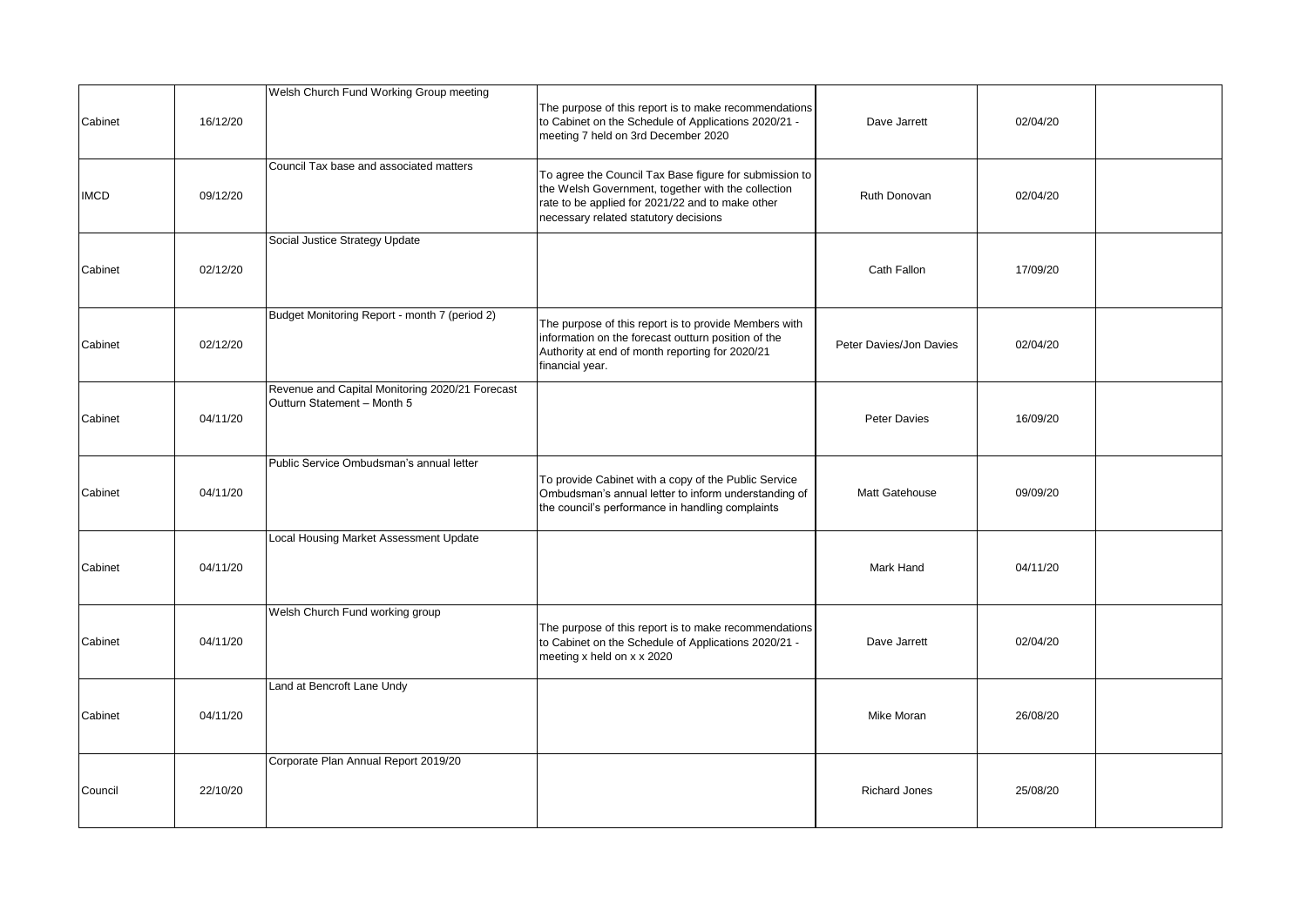| Council     | 22/10/20 | MCC Audited Accounts (formal approval)                                 | To notify Council of completed Audit process and<br>resultant accounts - To go to Audit Committee | Peter Davies/Jon Davies | 02/04/20 |  |
|-------------|----------|------------------------------------------------------------------------|---------------------------------------------------------------------------------------------------|-------------------------|----------|--|
| Council     | 22/10/20 | ISA 260 report - MCC Accounts - attachment above                       | Deferred from september                                                                           | Peter Davies/Jon Davies | 02/04/20 |  |
| Council     | 22/10/20 | Future Data Hall and Data Hosting Arrangements                         |                                                                                                   | Peter Davies            | 16/09/20 |  |
| Council     | 22/10/20 | Statutory Director of Social Services annual report                    |                                                                                                   | Julie Boothroyd         | 14/08/20 |  |
| Council     | 22/10/20 | <b>Budget Recovery Plan</b>                                            |                                                                                                   | peter Davies            | 16/09/20 |  |
| Council     | 22/10/20 | Review of reserves and revised reserves and capital<br>receipts policy |                                                                                                   | Peter Davies            | 16/09/20 |  |
| <b>ICMD</b> | 14/10/20 | <b>Housing Register Review</b>                                         |                                                                                                   | Mark Hand               | 23/06/20 |  |
| Cabinet     | 07/10/20 | Gypsy Traveller Accommodation Assessment 2020                          |                                                                                                   | Mark Hand               | 23/06/20 |  |
| Cabinet     | 07/10/20 | <b>Budget Recovery Plan</b>                                            |                                                                                                   | Peter Davies            | 16/09/20 |  |
| Cabinet     | 07/10/20 | Future Data Hall and Data Hosting Arrangements                         |                                                                                                   | Peter Davies            | 16/09/20 |  |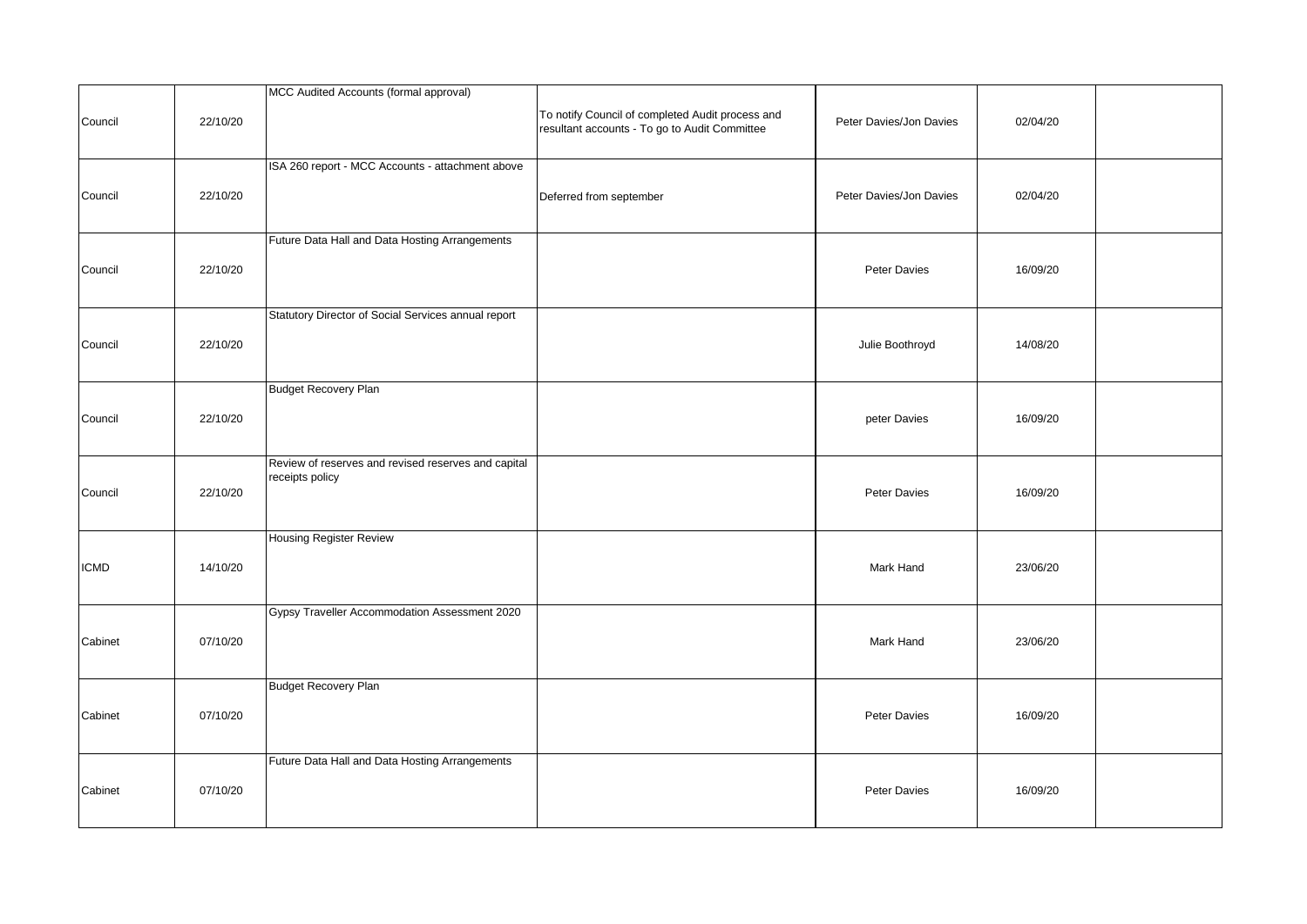|         |          | MTFP and Budget Process 2021/22 to 2024/25                                                   |                                                                                                                                                                                                 |                |          |  |
|---------|----------|----------------------------------------------------------------------------------------------|-------------------------------------------------------------------------------------------------------------------------------------------------------------------------------------------------|----------------|----------|--|
| Cabinet | 07/10/20 |                                                                                              |                                                                                                                                                                                                 | Peter Davies   | 16/09/20 |  |
| Cabinet | 07/10/20 | Coronavirus Strategic Aims: Progress and Next Steps                                          | To provide an overview of progress against the<br>strategic aims set by Cabinet in July, and communicate<br>an updated version of the plan on a page                                            | Matt Gatehouse | 26/08/20 |  |
| Cabinet | 07/10/20 | Welsh Church Fund Working Group                                                              | The purpose of this report is to make recommendations<br>to Cabinet on the Schedule of Applications 2020/21 -<br>meeting 2 held on 28th July 2020 and meeting 3 held<br>on 10th September 2020. | Dave Jarrett   | 02/04/20 |  |
| Cabinet | 07/10/20 | Future Provision of HWRCs including the closure of<br>Usk recycling centre                   |                                                                                                                                                                                                 | Carl Touhig    | 14/09/20 |  |
| Cabinet | 07/10/20 | Review of Garden Waste Service                                                               |                                                                                                                                                                                                 | Laura Carter   | 23/07/20 |  |
| Cabinet | 07/10/20 | Longterm Homelessness Solutions                                                              | Deferred from 2/9/20                                                                                                                                                                            | Mark Hand      | 07:00    |  |
| ICMD    | 23/09/20 | SCM Collaboration with TCBC Heritage Services                                                |                                                                                                                                                                                                 | Amy Longford   | 24/08/20 |  |
| ICMD    | 23/09/20 | <b>Housing Register Review</b>                                                               |                                                                                                                                                                                                 | Mark Hand      | 23/06/20 |  |
| ICMD    | 23/09/20 | SCM Collaboration with TCBC Heritage Services                                                |                                                                                                                                                                                                 | Amy Longford   | 24/08/20 |  |
| Council | 10/09/20 | LDP revised Delivery Agreement including LDP<br>timetable and community involvement strategy | Deferred                                                                                                                                                                                        | Craig O'Connor | 03/07/20 |  |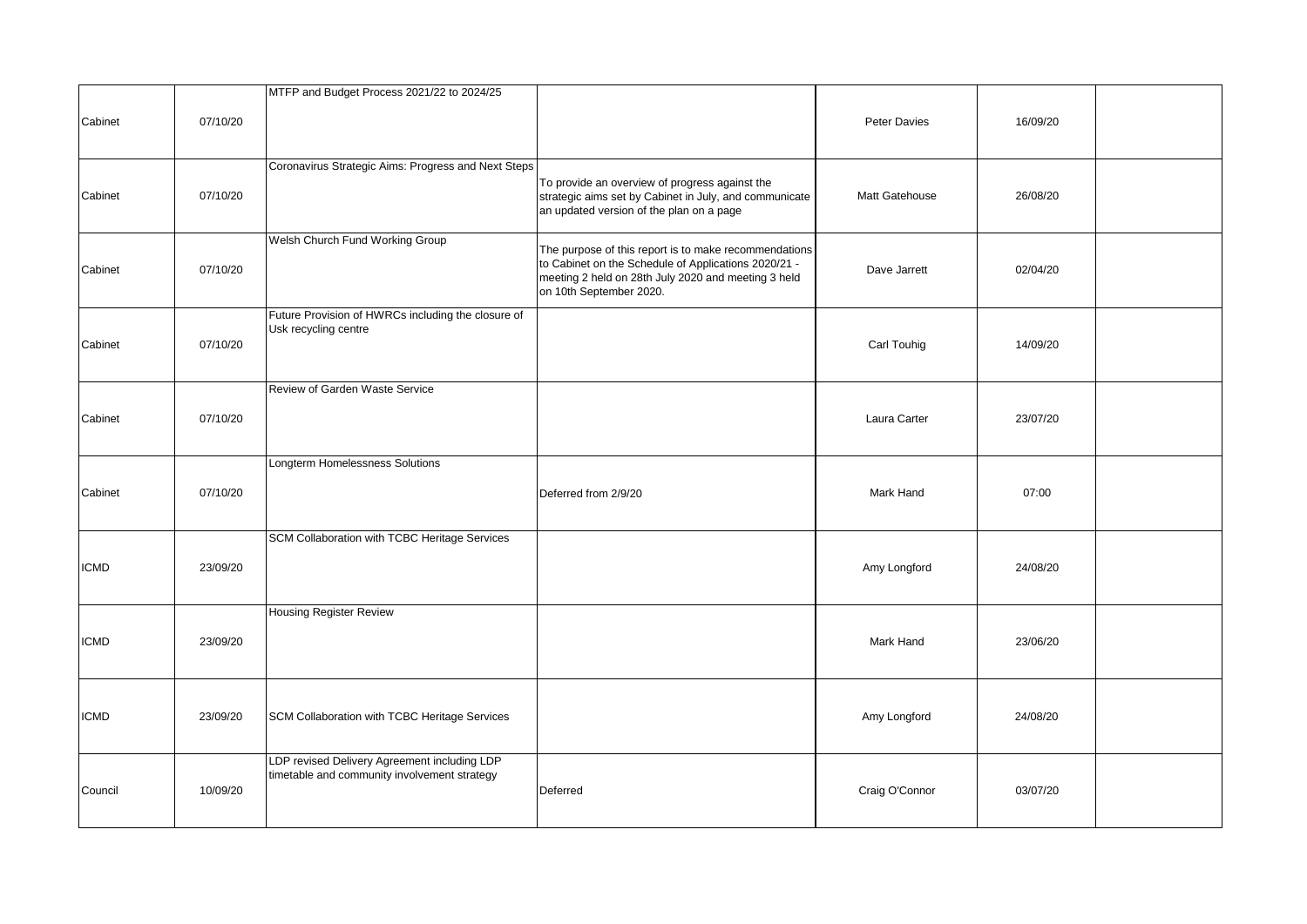|         |          | Audit Committee Annual Report                                                   |                                                                                                                                                   |                             |          |  |
|---------|----------|---------------------------------------------------------------------------------|---------------------------------------------------------------------------------------------------------------------------------------------------|-----------------------------|----------|--|
| Council | 10/09/20 |                                                                                 |                                                                                                                                                   | Philip White                | 11/08/20 |  |
| Cabinet | 29/07/20 | Digital Infrastructure Action Plan                                              |                                                                                                                                                   | Cath Fallon                 | 08/07/20 |  |
| Cabinet | 29/07/20 | 'Revenue and Capital Monitoring 2020/21 Forecast<br>Outturn Statement - Month 2 |                                                                                                                                                   | Jonathan S Davies           | 12/06/20 |  |
| Cabinet | 29/07/20 | Coronavirus Risk Management Update'                                             |                                                                                                                                                   | Peter Davies                | 10/07/20 |  |
| Cabinet | 29/07/20 | Welsh Church Fund Working Group meeting                                         | The purpose of this report is to make recommendations<br>to Cabinet on the Schedule of Applications 2020/21 -<br>meeting 1 held on 30th June 2020 | Dave Jarrett                | 02/04/20 |  |
| Cabinet | 29/07/20 | Outdoor Education - Service Update                                              |                                                                                                                                                   | <b>Marie Bartlett</b>       | 09/07/20 |  |
| Cabinet | 29/07/20 | <b>Public Toilets</b>                                                           |                                                                                                                                                   |                             |          |  |
| Cabinet | 29/07/20 | 5G Rural test bed                                                               |                                                                                                                                                   | Cath Fallon/Frances O'Brien |          |  |
| Council | 16/07/20 | Climate Emergency Update                                                        |                                                                                                                                                   | <b>Hazel Clatworthy</b>     | 10/06/20 |  |
| Council | 16/07/20 | <b>CEx Report</b>                                                               |                                                                                                                                                   | <b>Matt Phillips</b>        | 18/06/20 |  |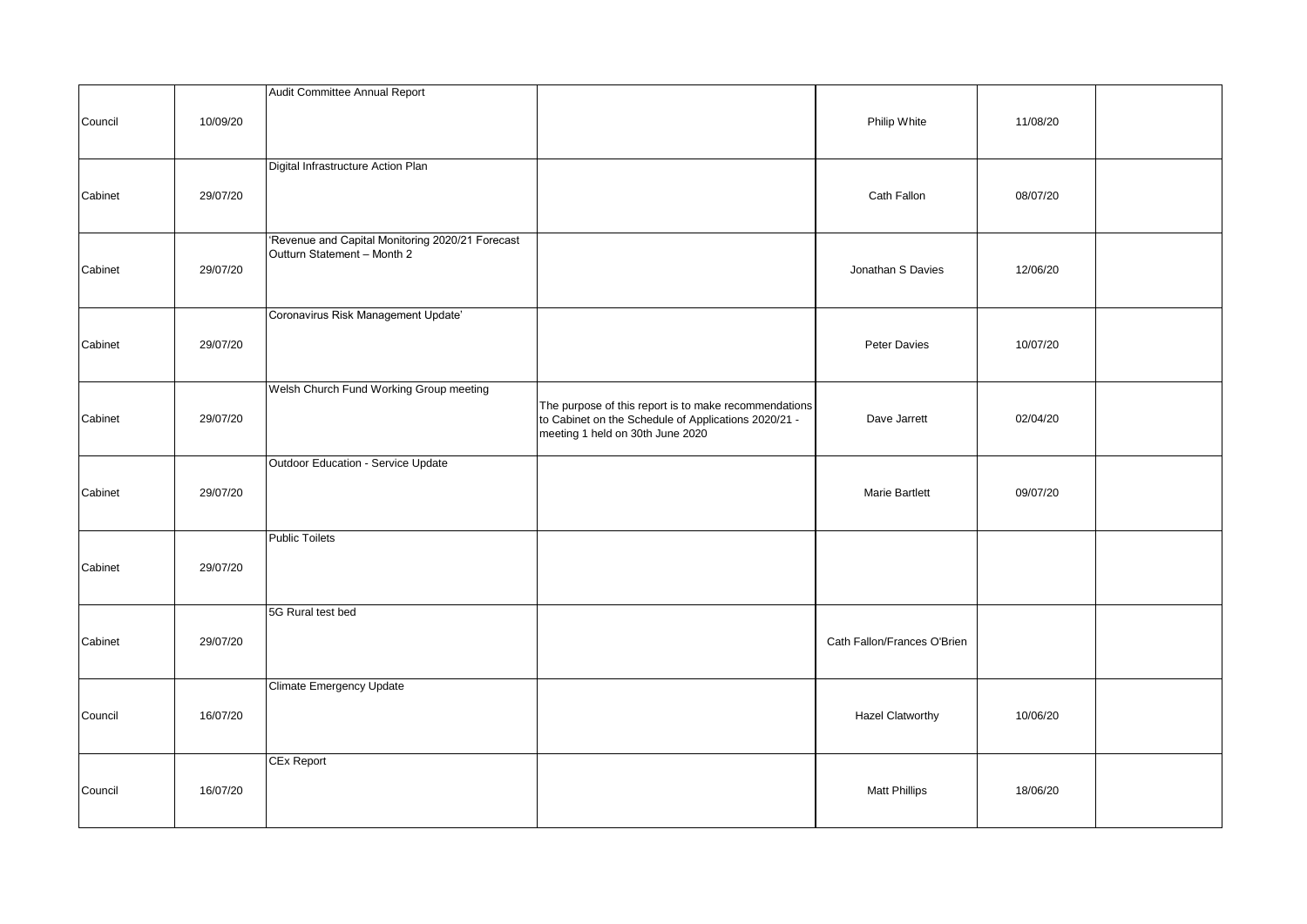|         |          | Cabinet decision re Gilwern                                                       |                                                                                                        |                         |          |  |
|---------|----------|-----------------------------------------------------------------------------------|--------------------------------------------------------------------------------------------------------|-------------------------|----------|--|
| Council | 16/07/20 |                                                                                   |                                                                                                        | <b>Matt Phillips</b>    | 27/05/20 |  |
| Cabinet | 01/07/20 | COVID-19 Evaluation of Recovery Phase and<br>Establishing Aims for Response Stage |                                                                                                        |                         | 17/06/20 |  |
| Cabinet | 01/07/20 | Home to School Transport Policy                                                   | Deferred                                                                                               |                         | 20/05/20 |  |
| Cabinet | 01/07/20 | Household Waste Recycling Centres                                                 | Deferred                                                                                               |                         | 20/05/20 |  |
| Cabinet | 17/06/20 | Revenue and Capital Monitoring Outturn                                            | To provide Members with information on the outturn<br>position of the Authority for the financial year | Peter Davies/Jon Davies | 02/02/20 |  |
| Cabinet | 17/06/20 | <b>LDP Strategy</b>                                                               |                                                                                                        | Mark Hand               | 20/05/20 |  |
| Council | 04/06/20 | <b>Licensing Act Policy</b>                                                       |                                                                                                        | Linda O'Gorman          |          |  |
| Council | 04/06/20 | Estyn Report                                                                      |                                                                                                        | Will Mclean             |          |  |
| Council | 04/06/20 | Safeguarding Covid19 Position Statement                                           |                                                                                                        | Julie Boothroyd         |          |  |
| Council | 04/06/20 | Chief Officer, CYP Annual Report'                                                 |                                                                                                        | Will Mclean             | 11/03/20 |  |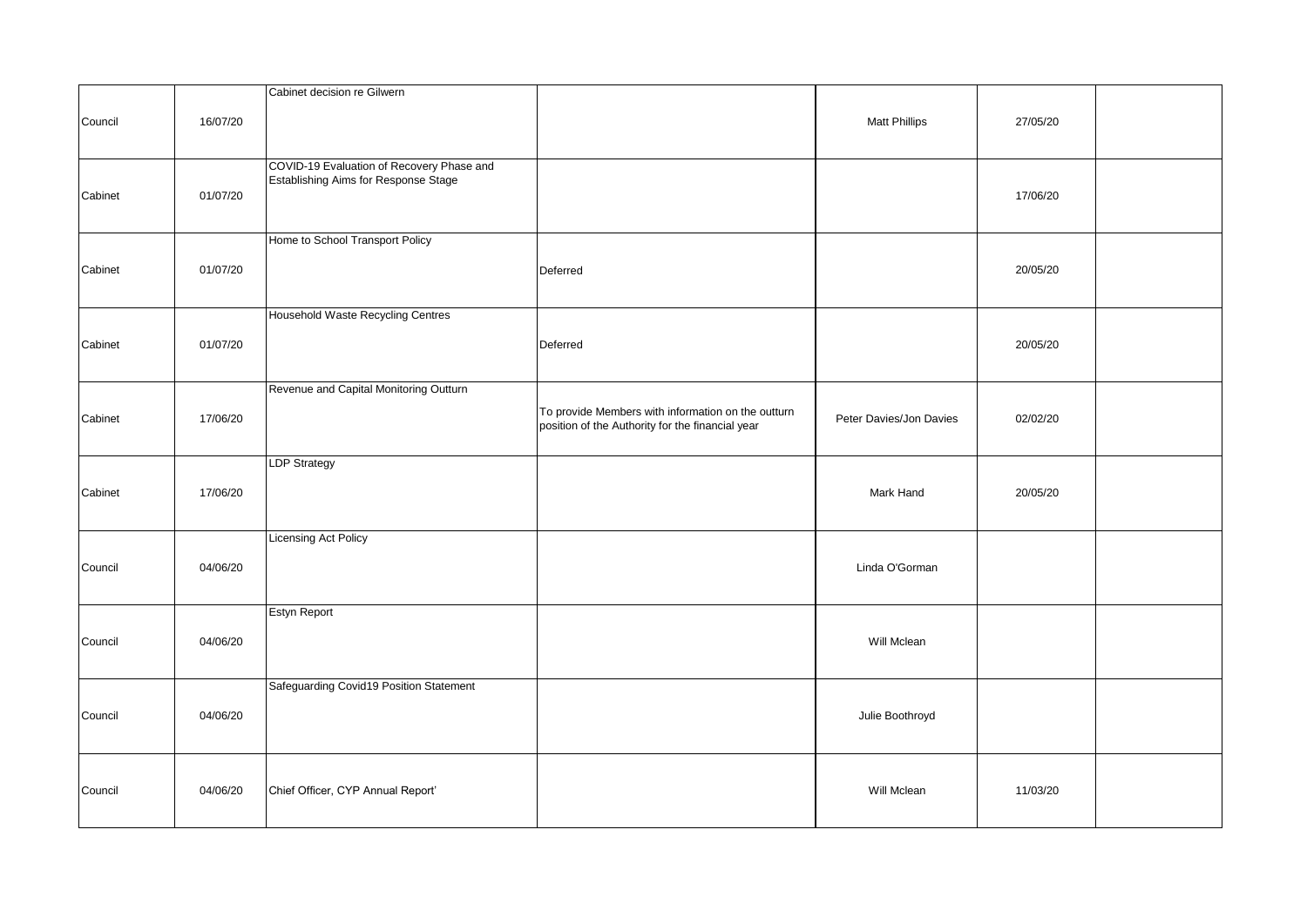| Council     | 04/06/20 | Refit Programme                                                             |                                                                                                                                                   | lan Hoccom           | 28/02/20 |  |
|-------------|----------|-----------------------------------------------------------------------------|---------------------------------------------------------------------------------------------------------------------------------------------------|----------------------|----------|--|
| Cabinet     | 27/05/20 | Safeguarding                                                                |                                                                                                                                                   | Julie Boothroyd      |          |  |
| Cabinet     | 27/05/20 | <b>Active Travel and Town Centres</b>                                       |                                                                                                                                                   | Paul Sullivan        |          |  |
| Council     | 14/05/20 | <b>LDP Preferrred Strategy</b>                                              | Endorsement of final preferred strategy                                                                                                           | Mark Hand            | 19/09/19 |  |
| Council     | 14/05/20 | <b>Constitution Review</b>                                                  |                                                                                                                                                   | <b>Matt Phillips</b> | 14/08/19 |  |
| Cabinet     | 06/05/20 | Welsh Church Fund Working Group                                             | The purpose of this report is to make recommendations<br>to Cabinet on the Schedule of Applications 2020/21 -<br>meeting 1 held on 2nd April 2020 | Dave Jarrett         | 02/04/20 |  |
| <b>ICMD</b> | 08/04/20 | GUARANTEED INTERVIEWS FOR CARE<br>LEAVERS                                   |                                                                                                                                                   | Gareth James         | 23/03/20 |  |
| <b>ICMD</b> | 08/04/20 | Momouthshire Registration Service Collaborative<br><b>Working Agreement</b> |                                                                                                                                                   | Jennifer Walton      | 23/03/20 |  |
| Cabinet     | 01/04/20 | Staffing re-alignment: Community Hubs and Contact<br>Centre                 |                                                                                                                                                   | Matt Gatehouse       | 11/03/20 |  |
| Cabinet     | 01/04/20 | <b>EAS Business Plan</b>                                                    |                                                                                                                                                   | Will Mclean          | 04/03/20 |  |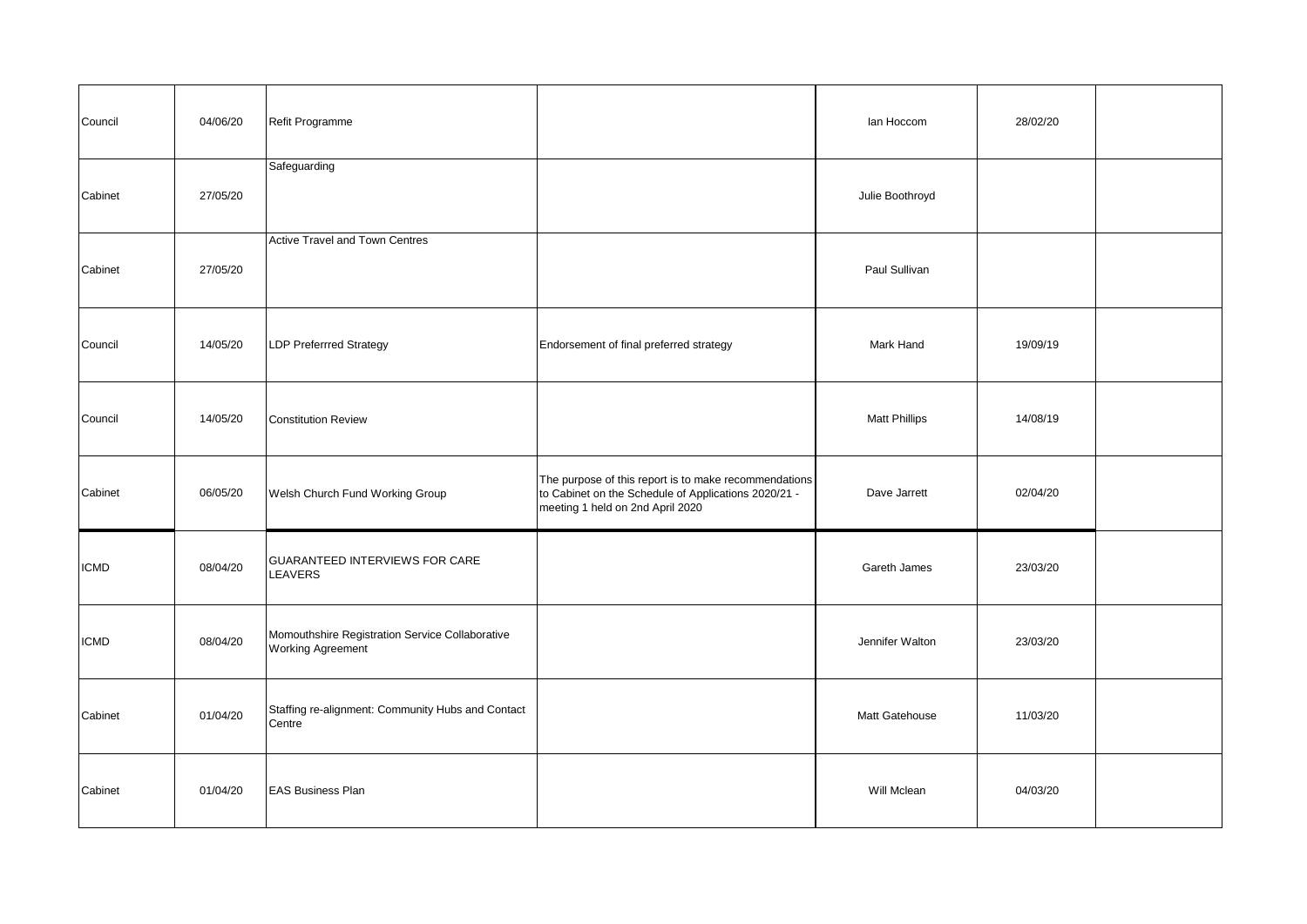| Cabinet     | 01/04/20 | Guaranteed Interview Scheme for Care Leavers                      |                                                                                                                                              | Gareth James        | 28/02/20 |  |
|-------------|----------|-------------------------------------------------------------------|----------------------------------------------------------------------------------------------------------------------------------------------|---------------------|----------|--|
| <b>ICMD</b> | 25/03/20 | Non Domestic Rates: High Street and Retail Rate<br>Relief 2020/21 | for approval of the adoption of a High Street and Retail<br>Rate Relief Scheme for 2020/21, in accordance with<br>Welsh Government guidance. | Ruth Donovan        | 12/02/20 |  |
| <b>ICMD</b> | 25/03/20 | <b>Contract Extension</b>                                         |                                                                                                                                              | <b>Tracey Harry</b> | 14/02/20 |  |
| Council     | 05/03/20 | Pay Policy                                                        |                                                                                                                                              | Sally Thomas        | 23/01/20 |  |
| Council     | 05/03/20 | Annual Safeguarding Report                                        |                                                                                                                                              | Julie Boothroyd     | 06/02/20 |  |
| Council     | 05/03/20 | Strategic Equality Plan                                           |                                                                                                                                              | Alan Burkitt        | 26/09/19 |  |
| Council     | 05/03/20 | <b>LDP Preferred Strategy</b>                                     | Endorsement to consult on Preferred Strategy                                                                                                 | Mark Hand           | 23/01/20 |  |
| Council     | 05/03/20 | Council Tax Resolution                                            | To set budget and Council Tax                                                                                                                | Ruth Donovan        | 18/04/19 |  |
| Council     | 05/03/20 | Mid Term Review of the Corporate Plan                             |                                                                                                                                              | Matt Gatehouse      |          |  |
| Cabinet     | 04/03/20 | <b>Investment Committee</b>                                       |                                                                                                                                              | Peter Davies        | 13/02/20 |  |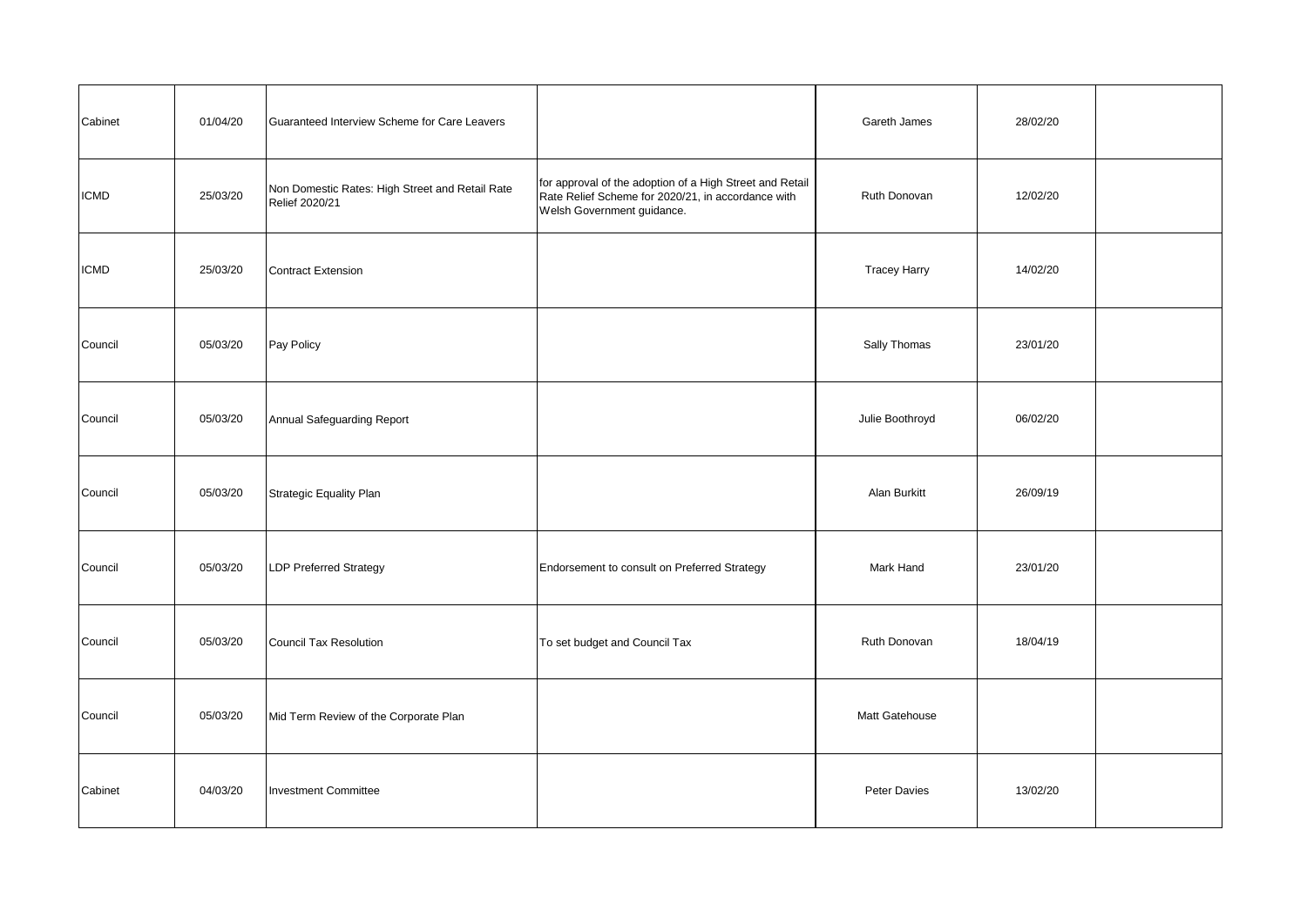| <b>ICMD</b> | 26/02/20 | CHARGING APPLICANTS FOR THE MONITORING<br>OF SECTION 106 AGREEMENTS                                                               |                                                                                                                                                                                                                                                                                                                       | Phil Thomas           | 06/02/20 |  |
|-------------|----------|-----------------------------------------------------------------------------------------------------------------------------------|-----------------------------------------------------------------------------------------------------------------------------------------------------------------------------------------------------------------------------------------------------------------------------------------------------------------------|-----------------------|----------|--|
| <b>ICMD</b> | 26/02/20 | Non Domestic Rates - Application for Hardship Relief                                                                              |                                                                                                                                                                                                                                                                                                                       | Ruth Donovan          | 14/01/20 |  |
| Cabinet     | 19/02/20 | 2020/21 Education and Welsh Church Trust Funds<br>Investment and Fund Strategies                                                  | The purpose of this report is to present to Cabinet for<br>approval the 2020/21 Investment and Fund Strategy for<br>Trust Funds for which the Authority acts as sole or<br>custodian trustee for adoption and to approve the<br>2019/20 grant allocation to Local Authority beneficiaries<br>of the Welsh Church Fund | Dave Jarrett          | 18/04/19 |  |
| Cabinet     | 19/02/20 | Mid Term Review of the Corporate Plan                                                                                             |                                                                                                                                                                                                                                                                                                                       | Matt Gatehouse        |          |  |
| Cabinet     | 19/02/20 | Welsh Church Fund Working Group                                                                                                   | The purpose of this report is to make recommendations<br>to Cabinet on the Schedule of Applications 2019/20,<br>meeting 7 held on 5th December 2019                                                                                                                                                                   | Dave Jarrett          | 18/04/19 |  |
| Cabinet     | 19/02/20 | Consideration of Final Revenue and Capital Budget<br>Proposals                                                                    |                                                                                                                                                                                                                                                                                                                       | Peter Davies          | 03/10/19 |  |
| Cabinet     | 19/02/20 | Proposal to change the school funding formula.                                                                                    |                                                                                                                                                                                                                                                                                                                       | Nikki Wellington      |          |  |
| Cabinet     | 19/02/20 | Strategic Review of Outdoor Education                                                                                             |                                                                                                                                                                                                                                                                                                                       | <b>Marie Bartlett</b> | 18/10/20 |  |
| Cabinet     | 19/02/20 | Rights of Way Improvement Plan (ROWIP) review/<br>Policy Statement - Results of statutory consultation<br>and proposed Final Plan | To seek approval of the Review of the ROWIP and<br>associated policies                                                                                                                                                                                                                                                | <b>Matthew Lewis</b>  | 18/07/19 |  |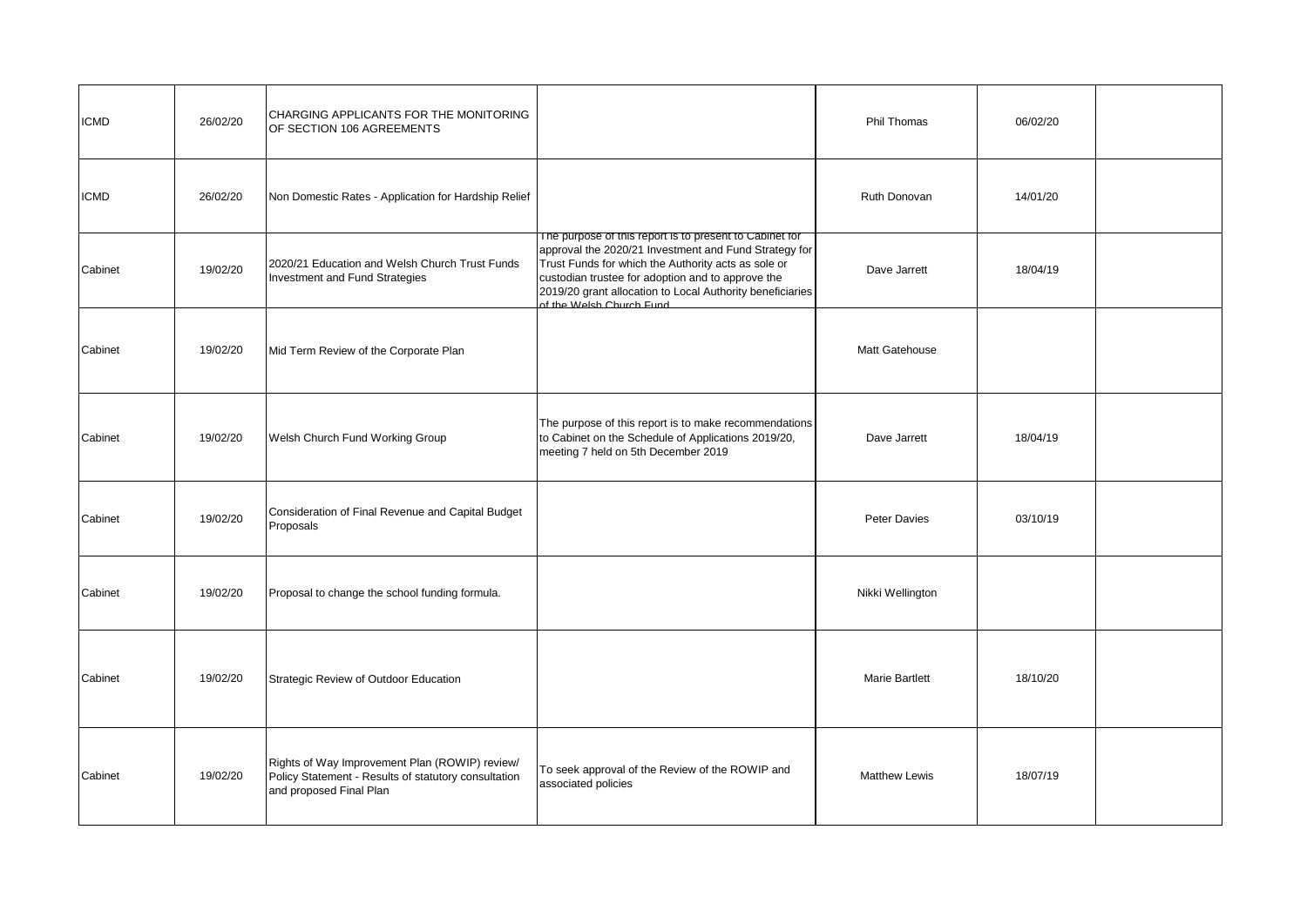| <b>ICMD</b> | 29/01/20 | Various roads, county wide Amendment No. 1 of<br>consolidation order 2019 (part 2) |                                                  | Paul Keeble          | 13/01/20 |          |
|-------------|----------|------------------------------------------------------------------------------------|--------------------------------------------------|----------------------|----------|----------|
| Council     | 16/01/20 | Council Tax Reduction Scheme                                                       |                                                  | Ruth Donovan         | 18/04/19 |          |
| Council     | 16/01/20 | Mid Term Review of the Corporate Plan                                              |                                                  | Peter Davies         | 26/09/19 |          |
| Council     | 16/01/20 | Local Development Plan Preferred Strategy                                          |                                                  | Mark Hand            | 06/09/19 |          |
| Council     | 16/01/20 | <b>Constitution Review</b>                                                         |                                                  | <b>Matt Phillips</b> | 14/08/19 |          |
| Council     | 16/01/20 | Safeguarding - Annual Report to Council                                            |                                                  | Jane Rodgers         | 20/06/19 |          |
| Council     | 16/01/20 | Proposed Development Company                                                       |                                                  | Deb Hill-Howells     | 16/09/19 | Deferred |
| <b>ICMD</b> | 15/01/20 | Archaeology Planning Advice                                                        | Adoption post-guidance                           | Mark Hand            | 19/09/19 | Deferred |
| <b>ICMD</b> | 15/01/20 | SPG S106 guidance note                                                             | To clarify how S106 contributions are calculated | Mark Hand            | 01/05/19 |          |
| Cabinet     | 08/01/20 | Ethical Employment code of practice - Approval<br>Paper Draft                      |                                                  | Scott James          | 08/11/19 |          |